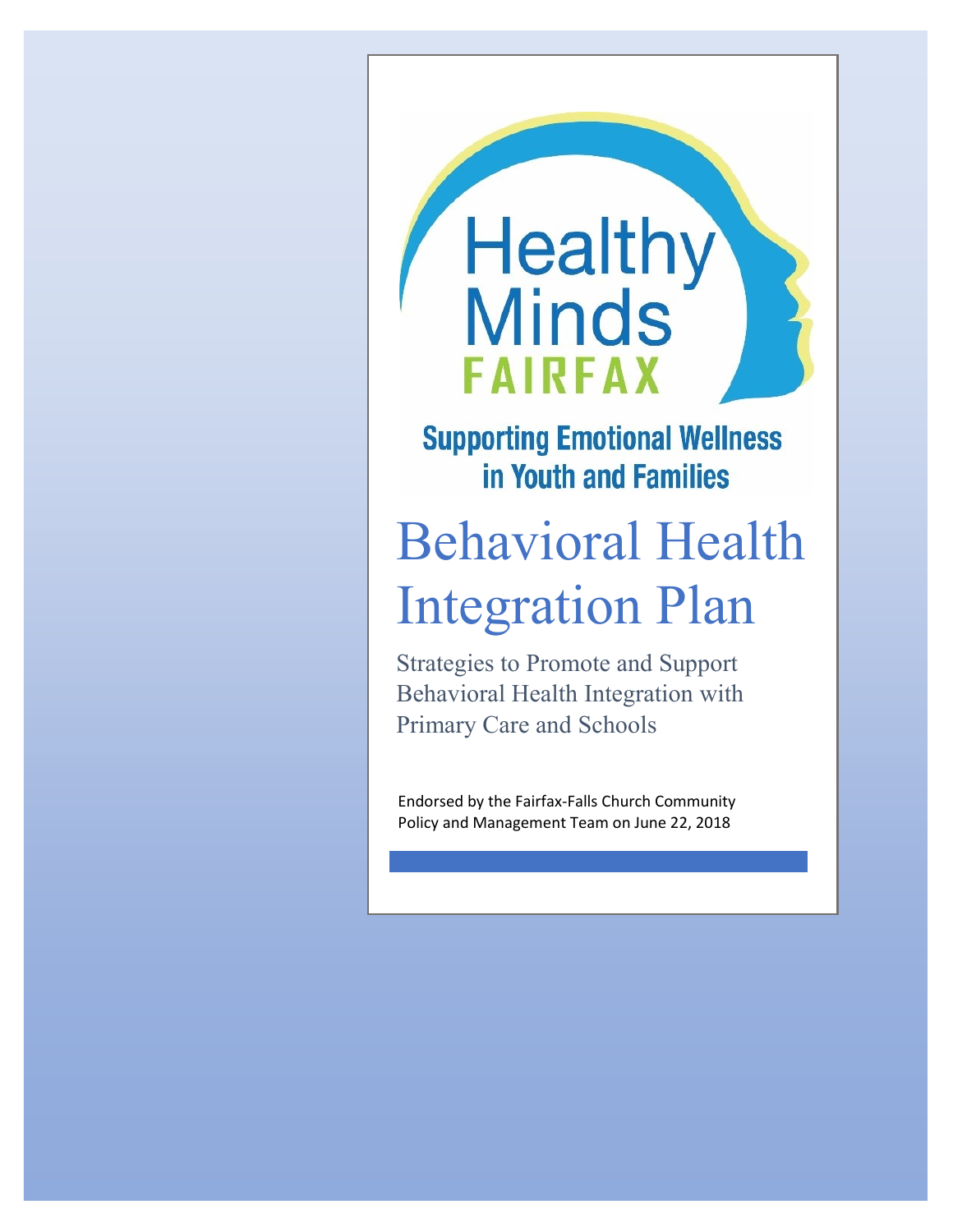#### **DEFINTIONS**

**Behavioral Health Clinicians:** refers to child psychiatrists, psychologists, social workers, counselors, or any other behavioral health professional serving children and youth.

**Care Coordinator.** a single point of contact who primary care providers, behavioral health providers, and patients can call to get appropriate behavioral health referrals.

**Children and Youth:** individuals up to age 18 or early adulthood.

**Family Organization:** A non-profit organization that provides services, support, advocacy, information and/or education on behavioral health with a board and staff consisting mostly of consumer and/or the families of consumers.

**Healthy Minds Fairfax:** Created by the Board of Supervisors to help families access mental health and substance use services for their children, and to improve the quality of those services. The County's health and human services system and the Community Services Board are partnering with Fairfax County Public Schools, providers and family organizations to improve behavioral health services for all children, youth and families in our community.

**Inova**: Inova Health System is a [non-profit](https://en.wikipedia.org/wiki/Non-profit) health organization based in [Northern Virginia,](https://en.wikipedia.org/wiki/Falls_Church,_Virginia) with a network of [hospitals,](https://en.wikipedia.org/wiki/Hospital) outpatient services, assisted living and [long-term care](https://en.wikipedia.org/wiki/Nursing_home) facilities, and healthcare centers. Inova provides much of the healthcare needs for the residents of Northern Virginia.

**Pediatric Mental Health Access Program:** a model used by numerous states across the country in which there is a central phone number that a primary care provider can call and get connected to behavioral health consultations and coordinated referrals. Each state's model varies, but generally a primary care provider can call one number and a care coordinator or behavioral health specialist answers the call. Diagnostic and/or treatment advise is available for the primary care provider as well as care coordination services for the patient.

**Primary Care Providers:** refers to primary care pediatricians, family physicians and pediatric nurse practitioners.

**REACH Training:** The REACH Institute offers patient-centered mental health training for pediatric primary care providers that includes a three-day interactive course focused on building skills and confidence in diagnosing and treating pediatric behavioral health problems, followed by a six-month, case-based distance-learning program.

**SAMHSA-HRSA**: Substance Abuse and Mental Health Services Administration and the US Department of Health and Human Services Health Resources and Services Administration

**Trauma-Informed Community Network:** A multi-disciplinary, multi-agency effort to implement and support Trauma Informed Care initiatives across the Human Services System. Its goals are to create a mechanism for collaboration, and the sharing of information and resources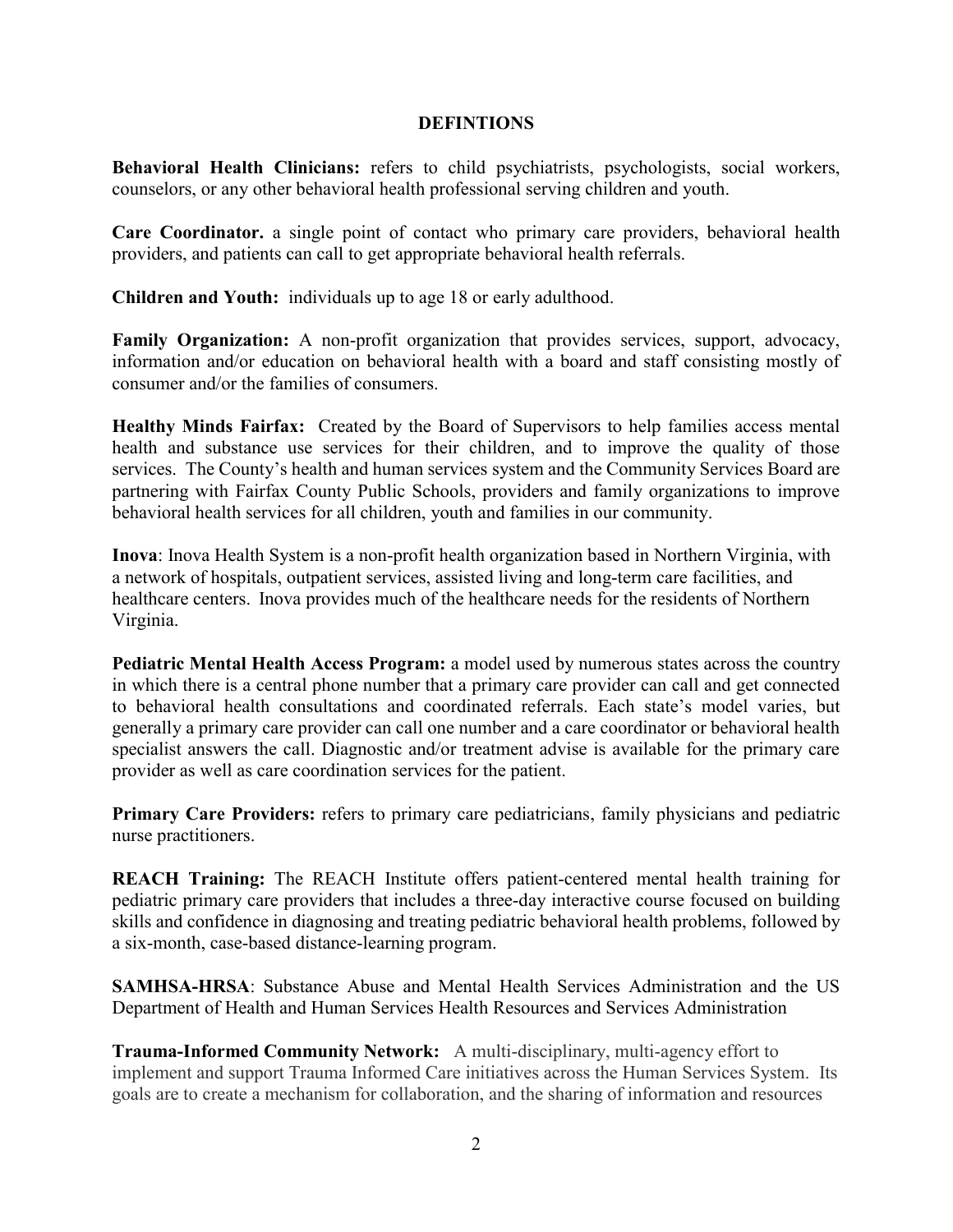and tell the story of Trauma Informed efforts across our community, increasing awareness and identifying areas that the group can collectively build upon.

#### **For each strategy and action step, there is a signifier of the level of effort or change needed to accomplish the action step. They include:**

**Easy:** Requires a low level of effort or resources to accomplish, or is already approved and in progress

**Moderate:** Requires some financial resources but does not require significant systemic change

**Complex:** Requires higher commitment of resources and systemic change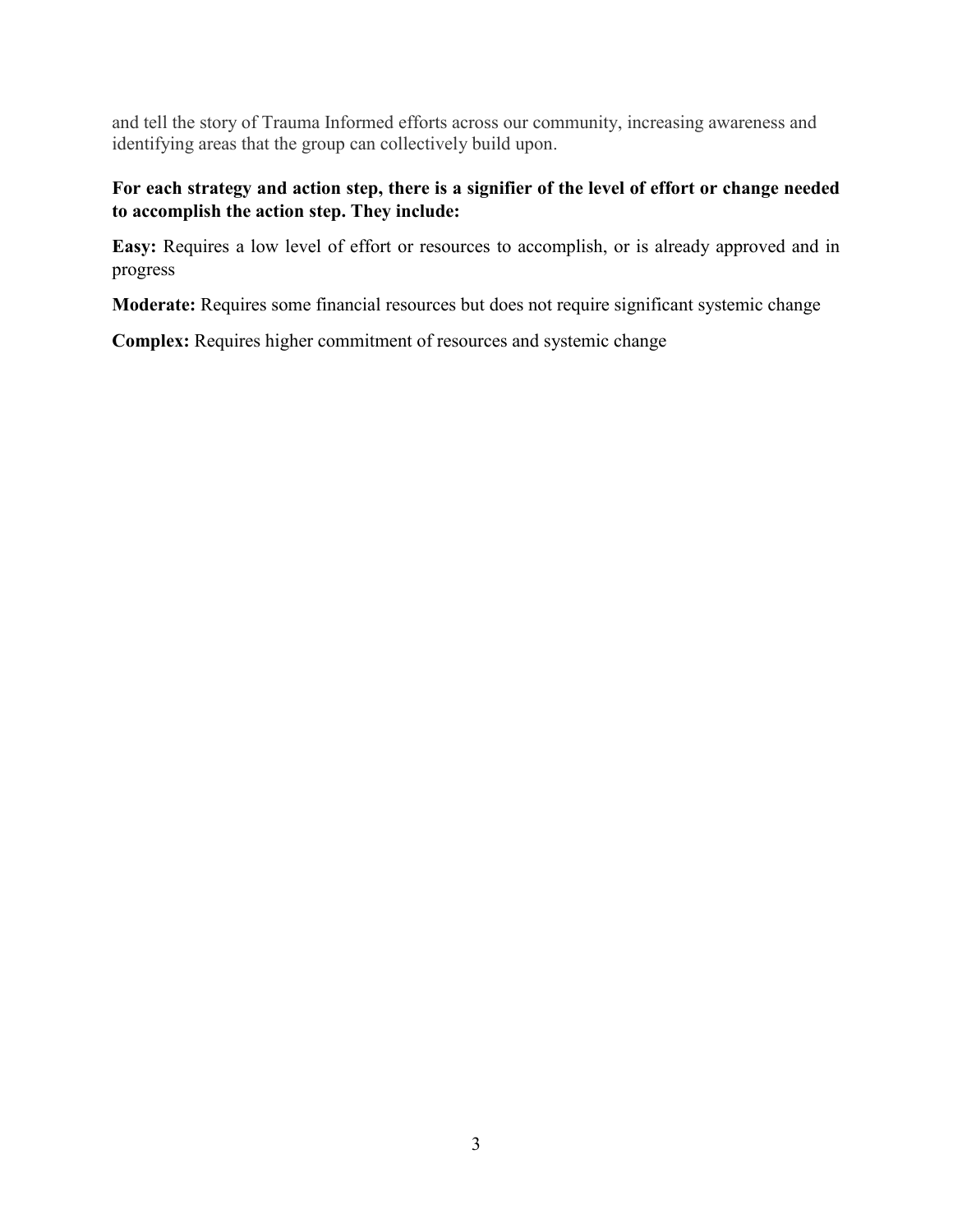#### **NEEDS STATEMENT**

This community plan for supporting and promoting integration is in support of the Fairfax-Falls Church Children's Behavioral Health Blueprint goal #7: *Improve care coordination and promote integration among schools, primary care providers and mental health providers, including the integration of primary and behavioral health care*.

While a fully integrated primary care practice is an ideal method for families and youth to access a comprehensive array of high quality services and supports, there are several other options for primary care providers and behavioral health clinicians to increase their level of collaboration and improve care for their patients. Some practices, agencies, and organizations may benefit from support at the level of integration they currently are at or wish to achieve in the near term.

In order to understand the barriers for primary care practices and behavioral health agencies to achieving a higher level of integration, the Integration Committee conducted two focus groups: one with behavioral health clinicians who serve children and families and the other with pediatricians. Group participants were from across Fairfax County and represented a diverse array of practices and agencies. While the views presented were not necessarily representative of all providers in the community, the focus groups highlighted challenges that practices currently face and the need for an array of strategies to support or promote integration.

Below is a summary of challenges highlighted by community pediatricians and behavioral health clinicians:

**Limited Knowledge of Available Resources.** The primary care providers and behavioral health clinicians represented in the focus groups share the challenge of not knowing what resources exist for their patients throughout the county. Providers want to have a readily accessible and regularly updated directory of primary care and behavioral health providers who are comfortable providing different levels of behavioral health care, including current insurance information. Providers also want more information on available behavioral health training.

*"A lot of psychiatrists won't take insurance anymore. I'm referring them and [psychiatrists] said 'we don't take it anymore.' I think, 'oh my god, how is my client ever going to afford this.' They don't have that kind of money." – Behavioral Health Clinician*

**Limited Knowledge, Experience, or Comfort with Interdisciplinary Care**. A strong theme that emerged during the focus groups was that primary care providers are hindered by a limited knowledge of behavioral health care, difficulty identifying or distinguishing a behavioral health issue from a medical issue, and being unfamiliar or uncomfortable with medication side effects. Discomfort with medication side effects contributes to concerns about liability. Behavioral health clinicians similarly expressed that their patients often have co-occurring medical conditions, for which they desire more understanding on how to integrate medical considerations into behavioral health treatment.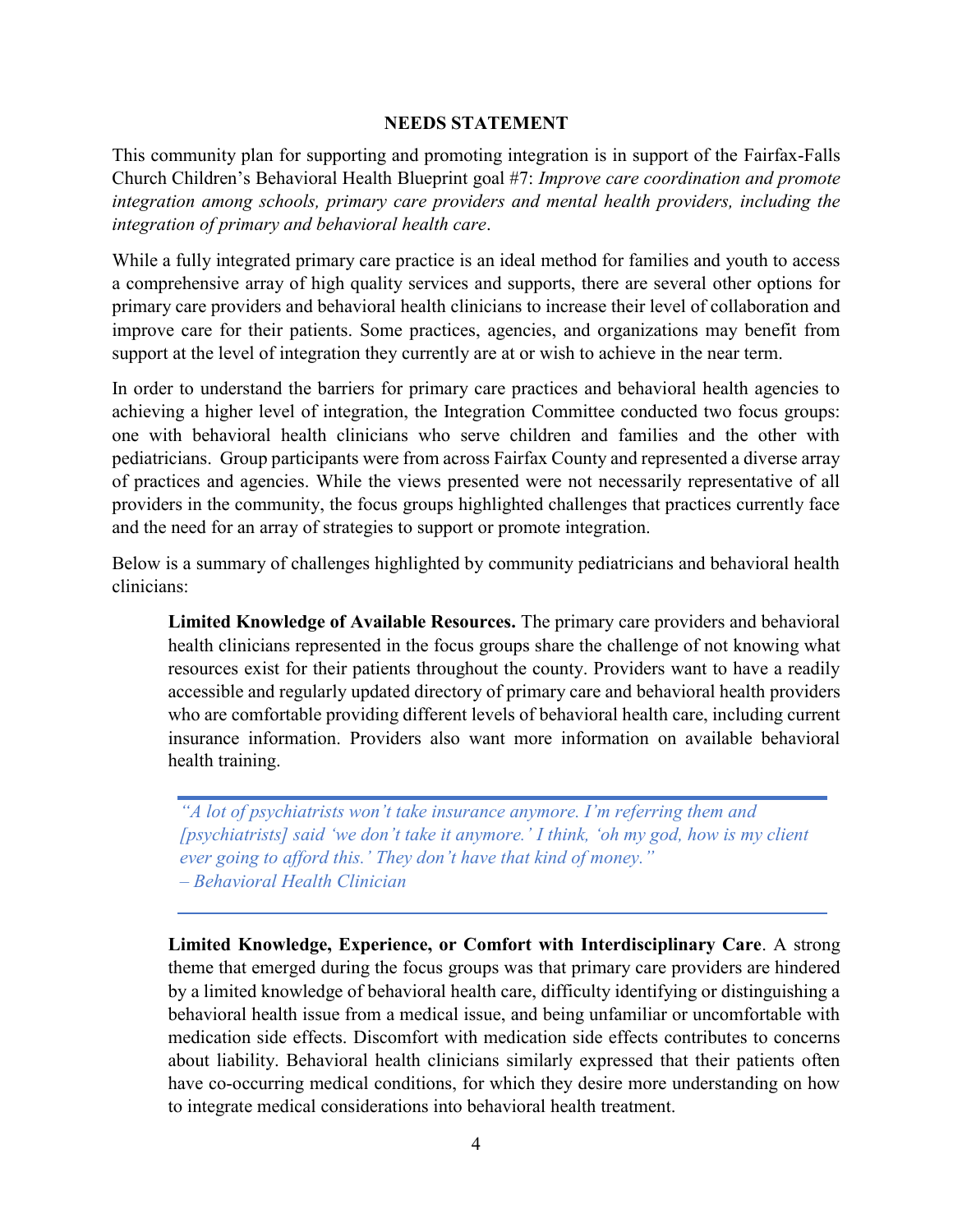*"What stands out to me is that in the nine years that I practiced prior to this[], I probably missed a whole slew of children that presented as headaches and abdominal pain. And where did those kids go? I'm not sure. So, now [that I've been trained] I feel a little bit more comfortable managing that." – Primary Care Provider*

**Cost and Availability of Training.** Primary care providers expressed that the cost of behavioral health training and the secondary cost of the primary care provider being taken away from patient care is a barrier for providers getting the training they need to provide quality behavioral health care. Nurse practitioners expressed that there are limited training or fellowship opportunities for those who want to manage behavioral health care in their practice.

**Time Constraints.** Primary care providers noted that they are concerned about dedicating the time needed to address patients' behavioral health issues and expressed concerns for losing that time when patients are unable to show for their appointments. A few primary care providers have developed effective internal processes for managing appointment schedules and waitlists, highlighting that the perceived time constraints may be addressed by sharing best practices.

**Insurance and Billing.** Providers from both groups acknowledged that insurance is a major barrier – both for families accessing behavioral health care and for pediatric providers and behavioral health clinicians trying to provide services. While there are higher-level policy concerns affecting clinicians' ability to accept insurance, there are also knowledge barriers among individuals and practices. Primary care providers expressed that they would be able to better manage behavioral health care if they were equipped with information on how to effectively bill insurance for their time.

**Access to Behavioral Health Clinicians.** The main concerns that emerged from the focus groups regarding the ability to coordinate or collaborate with behavioral health clinicians are the limited availability of behavioral health providers who accept insurance and/or have available openings in all areas of the county, as well as a limited number of affordable child psychiatrists.

*"That's the first question I always ask when they want the [psychiatric] referral. 'How much do you want to pay? How quickly do you want to be seen? I can find you somebody who can see you today if you have \$400, but if you want to use your insurance, it's a whole different story.'" – Behavioral Health Clinician*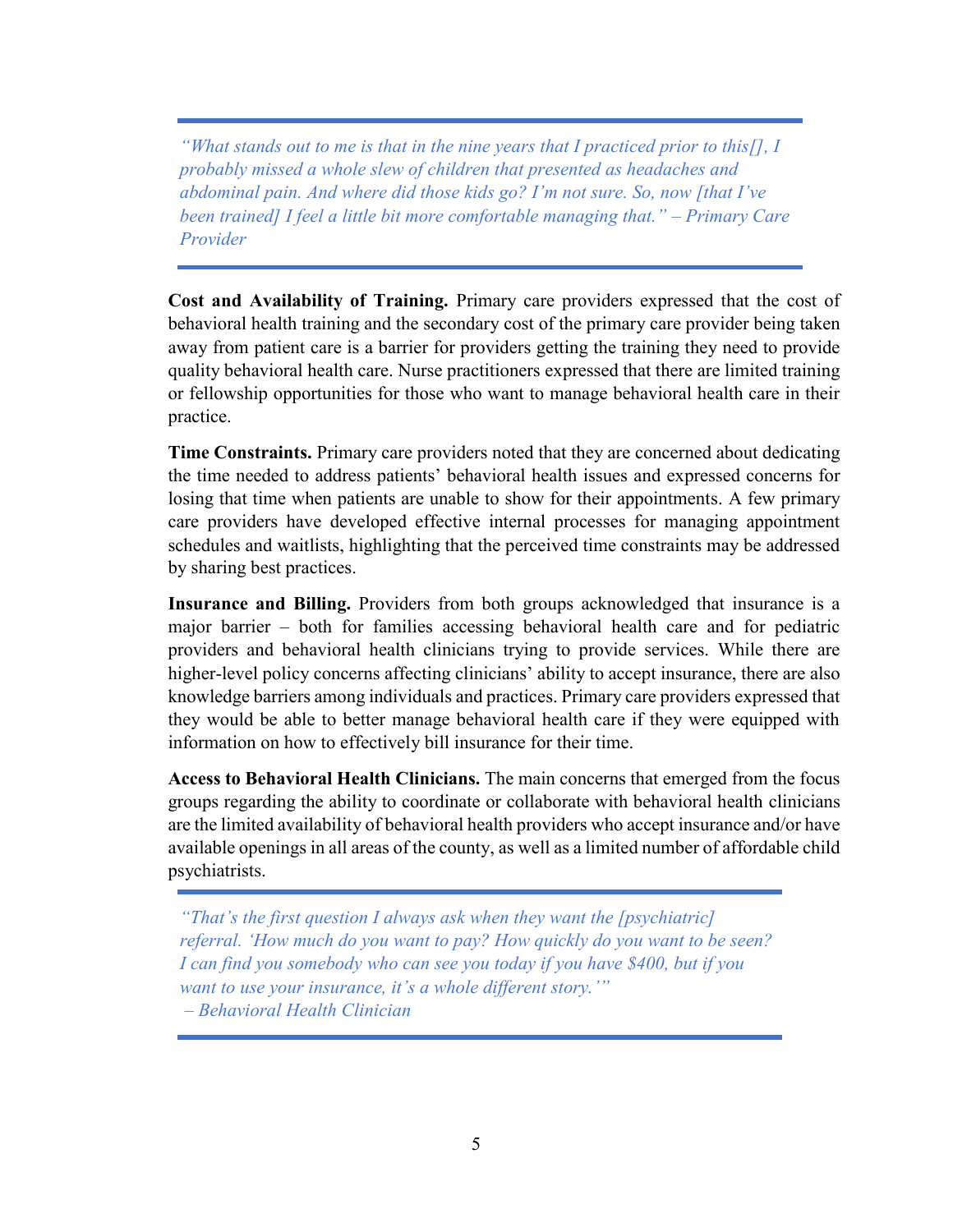**Communication.** All providers involved in the focus group discussions conveyed that current interdisciplinary communication is very poor. The combination of varied office schedules, confidentiality considerations, and the lack of a streamlined information sharing process is both discouraging to providers and a hindrance to providing collaborative, quality behavioral health care.

*"Some parents don't want to sign a release form. There's all these things on the list - this one, that one - they just say 'no, no.' So, for whatever reason, that becomes an issue because without the release you cannot [share] it with anyone else." – Behavioral Health Clinician*

*"[There is] a lot of pushback around, 'sign this consent or go to this specialist, or go here and go there.' Those are insurmountable recommendations for our families… The perception that we're creating more business for the family to deal with, [is] a lot of times where that push back happens." – Behavioral Health Clinician*

*"We have so much diversity in our area and there's a lot of cultural factors that play into the consent and privacy. The fact that, for some families, they even sought out mental health treatment already is a stigma. So, to let the school know that their child is in mental health treatment - that's huge." – Behavioral Health Clinician*

**Cost to Bring on Interdisciplinary Providers.** While behavioral health clinicians in the focus group expressed a desire to have a psychiatric nurse available to them at the agencies and practices to reduce the demand for child psychiatrists, some identified the cost of bringing on additional staff as a barrier.

**Limited Space for Integrated Staff.** Most primary care providers represented in the focus groups expressed that physical space for added services in their offices/clinics is limited. Many expressed a high need for tele-mental health services so that patients can access behavioral health services from either the pediatrician's office or other community access points.

**Limitations of Treatment in Integrated Facilities.** At least one participant pointed out that, even in fully integrated facilities, providers are limited in the level of behavioral health care they can provide. In these settings, there is still the need to refer particularly challenging clients or clients with specialized needs.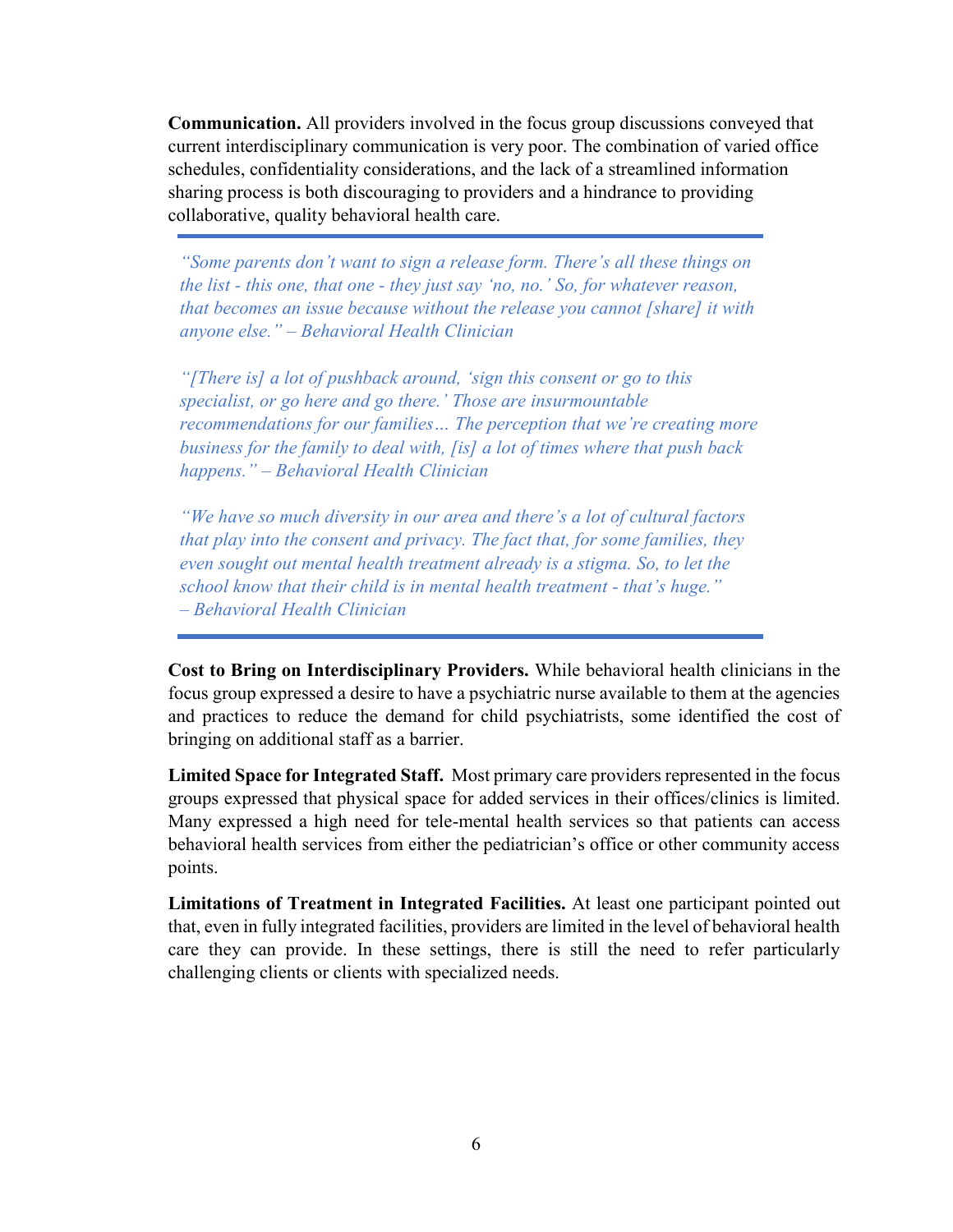#### **LEVELS OF INTEGRATION**

Experts agree that integration occurs on a continuum and, while there have been several adaptions of the integration continuum, the SAMHSA-HRSA Center for Integrated Health Solutions proposes a national standard framework for integration that has six levels of collaboration and integration under the three main categories: coordinated, co-located, and integrated care (Heath, Wise Romero, & Reynolds, 2012).

#### **Six Levels of Collaboration/Integration**

| Coordinated |                         |            | Co-Located                                              | Integrated                      |               |
|-------------|-------------------------|------------|---------------------------------------------------------|---------------------------------|---------------|
| Level       | $\blacksquare$ 1: Level | $2:$ Level | 3: Level                                                | 4: Level 5: Close Level 6: Full |               |
| Minimal     | Basic                   | Basic      | Close                                                   | Collaboration Collaboration     |               |
|             |                         |            | Collaboration Collaboration Collaboration Collaboration | Approaching                     | $\mathbf{in}$ |
|             | at a Distance           | Onsite     | Onsite with                                             | an Integrated                   | Transformed/  |
|             |                         |            | Some System Practice                                    |                                 | Merged        |
|             |                         |            | Integration                                             |                                 | Integrated    |
|             |                         |            |                                                         |                                 | Practice      |

From SAMHSA-HRSA Center for Integrated Health Solutions (Heath, Wise Romero, & Reynolds, 2012)

Coordinated Care

- Level 1: Minimal Collaboration Behavioral health and primary care providers work in separate facilities under separate systems. They communicate only as needed and have minimal understanding of each other's' roles. (Heath, Wise Romero, & Reynolds, 2012)
- Level 2: Basic Collaboration at a Distance Behavioral health and primary care providers work in separate facilities under separate systems. They communicate with each other regarding shared patients' issues and interact as part of the larger community. They understand each other's roles and use each other as resources. (Heath, Wise Romero, & Reynolds, 2012)

Co-Located Care

- Level 3: Basic Collaboration Onsite
	- Behavioral health and primary care providers work in the same facility, but not necessarily the same offices, and they work under separate systems. Providers communicate regularly about shared patients and collaborate to secure a reliable referral. Communication is primarily at a distance, but providers meet occasionally to discuss cases. (Heath, Wise Romero, & Reynolds, 2012)
- Level 4: Close Collaboration Onsite with Some System Integration Behavioral health and primary care providers work in the same facility and share space and some systems (i.e. scheduling systems or patient/client records). Providers have regular face-to-face meetings to discuss cases and collaborate for consultations and treatment plans for more challenging patients. (Heath, Wise Romero, & Reynolds, 2012)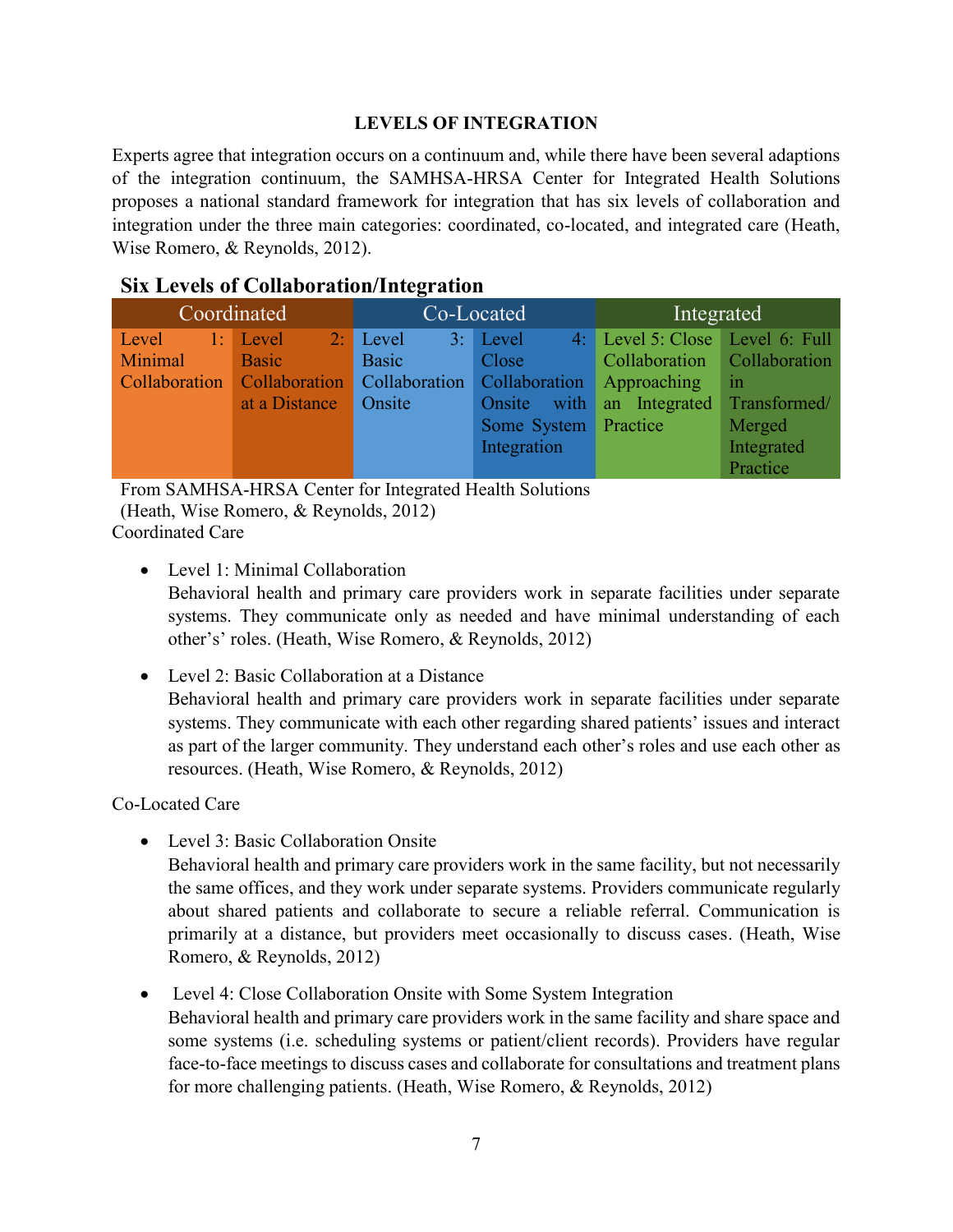Integrated Care

- Level 5: Close Collaboration Approaching an Integrated Practice Behavioral health and primary care providers work in the same space, in the same facility, and under the same system. Providers communicate frequently in person and have regular team meetings to discuss patient care and issues. (Heath, Wise Romero, & Reynolds, 2012)
- Level 6: Full Collaboration in a Transformed/Merged Integrated Practice Behavioral health and primary care providers work in the same facility and share the same practice space, serving as one integrated system. Providers communicate and collaborate regularly to provide team care to patients. (Heath, Wise Romero, & Reynolds, 2012)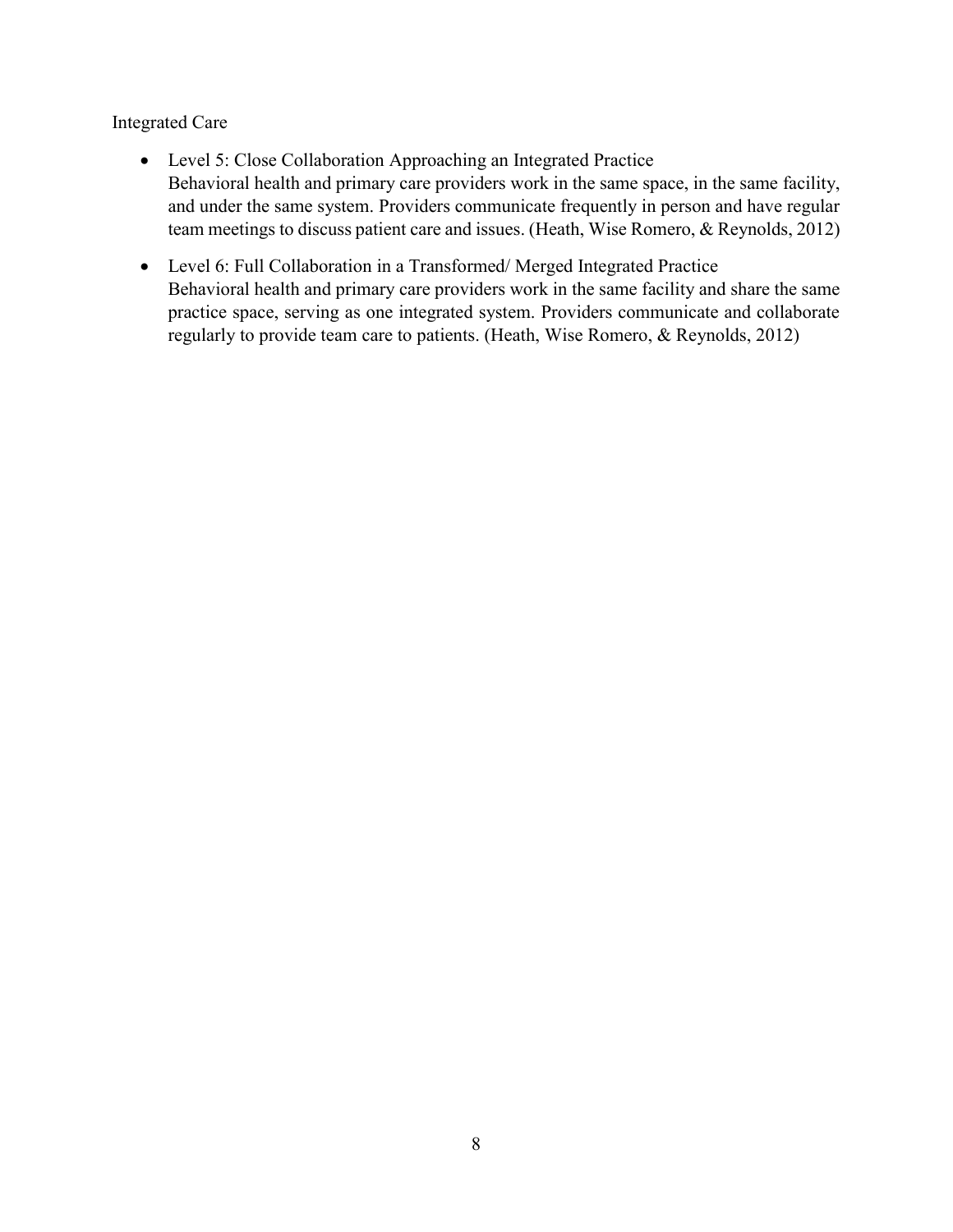#### **STRATEGIES**

#### **Strategies to Expand Behavioral Health Clinicians' and Primary Care Providers' Access to Resources and Training**

|    |    | <b>Strategies and Action Steps</b>                                                                                                                                                                                                                                                                                           | <b>Target Dates</b> | <b>Assigned To:</b>                                                                                                                                                                 |
|----|----|------------------------------------------------------------------------------------------------------------------------------------------------------------------------------------------------------------------------------------------------------------------------------------------------------------------------------|---------------------|-------------------------------------------------------------------------------------------------------------------------------------------------------------------------------------|
| 1) | a. | <b>Optimize Online Navigation Tool</b><br>Collaborate with the Blueprint workgroup<br>responsible for the Online Navigation Tool to<br>incorporate feedback from primary care and<br>behavioral health providers to ensure that the<br>needed resources and referral information are<br>available in a user-friendly format. | $6/18 - 10/18$      | <b>Healthy Minds</b><br>Fairfax<br>$(HMF)$ ,<br>Primary Care<br>Providers<br>(PCPs)<br>identified by<br>Health<br>Department<br>(HD),<br>Behavioral<br>Health (BH)<br>Care Provider |
|    |    | b. Instruct the Online Navigation Tool workgroup<br>to communicate with emergency departments,<br>CSBs and school systems, updating them on<br>current primary care practices providing<br>behavioral health services.                                                                                                       | $6/18 - 10/18$      |                                                                                                                                                                                     |
| 2) |    | <b>Expand REACH Training</b>                                                                                                                                                                                                                                                                                                 |                     |                                                                                                                                                                                     |
|    | a. | Host an additional REACH training for<br>pediatricians in the fall of 2018.                                                                                                                                                                                                                                                  | $9/18 - 12/18$      | Inova                                                                                                                                                                               |
|    |    | b. Host an additional REACH training for<br>primary care providers in the spring of 2019.<br>Outreach to practices based on community<br>need.                                                                                                                                                                               | $3/19 - 5/19$       | HMF staff                                                                                                                                                                           |
|    | c. | Explore the development of a local program for<br>training primary care providers in behavioral<br>health practices with children and youth.<br>Explore use of grants or local foundations to                                                                                                                                | $7/19 - 12/19$      | Inova & HD                                                                                                                                                                          |
|    |    | cover future costs.<br>d. Evaluate the effectiveness of REACH<br>trainings.                                                                                                                                                                                                                                                  | $8/18 - 5/19$       | Inova & HMF                                                                                                                                                                         |
| 3) |    | <b>Offer Additional Behavioral Health Training for</b>                                                                                                                                                                                                                                                                       |                     |                                                                                                                                                                                     |
|    | a. | <b>Primary Care Providers</b><br>Explore and develop a resource directory of<br>existing training programs (online, locally and<br>regionally) that would help primary care<br>providers further develop skills needed to                                                                                                    | $06/18 - 10/18$     | HD                                                                                                                                                                                  |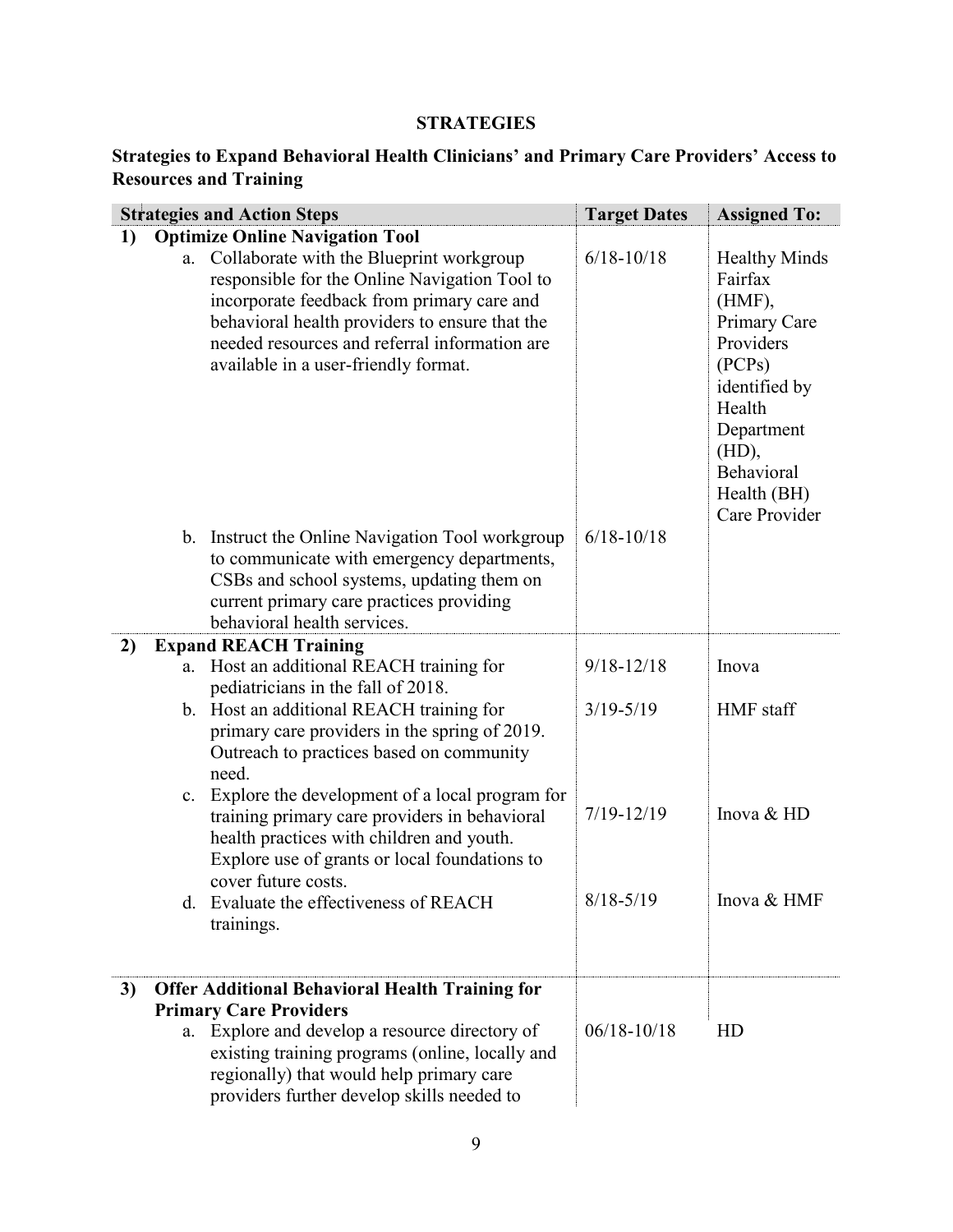| provide behavioral health services to children<br>and youth.                                                                                                                                                                                         |                 |                                                           |
|------------------------------------------------------------------------------------------------------------------------------------------------------------------------------------------------------------------------------------------------------|-----------------|-----------------------------------------------------------|
| b. Seek out funding partners to implement<br>additional training programs.                                                                                                                                                                           | $7/19 - 9/19$   | <b>HMF</b>                                                |
| c. Offer trauma-informed training for primary<br>care providers.                                                                                                                                                                                     | $8/19$ -Ongoing | HD, Trauma-<br>Informed<br>Community<br>Network,<br>Inova |
| d. Promote the use of common and appropriate<br>behavioral health screening tools for use by<br>primary care providers, including the viability<br>of the use of the SBIRT (Screening, Brief<br>intervention and Referral to Treatment<br>practice). | $1/19$ -Ongoing | HD                                                        |

#### **Strategies to Enhance Primary Care Providers' Access to Care Coordination and Behavioral Health Consultation Services**

 $\mathbb{R}^+$ 

|             | <b>Strategies and Action Steps</b>                                                                                                                                                                                                                                                                                                                                                                                                                                                                                                                                                                                                                                                                   | <b>Target Dates</b>                                | <b>Assigned To:</b>                                                                               |
|-------------|------------------------------------------------------------------------------------------------------------------------------------------------------------------------------------------------------------------------------------------------------------------------------------------------------------------------------------------------------------------------------------------------------------------------------------------------------------------------------------------------------------------------------------------------------------------------------------------------------------------------------------------------------------------------------------------------------|----------------------------------------------------|---------------------------------------------------------------------------------------------------|
| 4)          | <b>Facilitate Case Review Sessions</b><br>Facilitate regular case review meetings where<br>a.<br>primary care providers and behavioral health<br>clinicians in our community come together to<br>review difficult cases and seek<br>interdisciplinary support.                                                                                                                                                                                                                                                                                                                                                                                                                                       | $3/19$ -Ongoing                                    | HD,<br>Community<br><b>Services</b><br>Board (CSB),<br>Inova                                      |
| 5)          | <b>Establish Pediatric Mental Health Access Program</b><br>Determine if Virginia is planning to implement<br>a.<br>a state-level pediatric mental health access<br>program. If a state-level initiative exists,<br>identify strategies to optimize local utilization<br>of the program.<br>b. Advocate for the development of a state-<br>funded pediatric mental health access program.<br>c. If no state-level initiatives exist, prepare a<br>proposal to establish a county or regional level<br>pediatric mental health access program, using<br>county funding as necessary and also<br>maximizing the use of grant funding and the<br>financial participation of local healthcare<br>systems. | $6/18 - 12/18$<br>$6/18$ -Ongoing<br>$1/20 - 1/21$ | <b>HMF</b><br>HMF, CSB,<br>HD<br>HMF, CSB,<br>Regional<br>Programs<br>Office, HD,<br><b>INOVA</b> |
| <b>5a</b> ) | <b>Access Program Alternative: Establish Care</b><br><b>Coordinator Position for Local Primary Care</b><br>Providers.                                                                                                                                                                                                                                                                                                                                                                                                                                                                                                                                                                                |                                                    |                                                                                                   |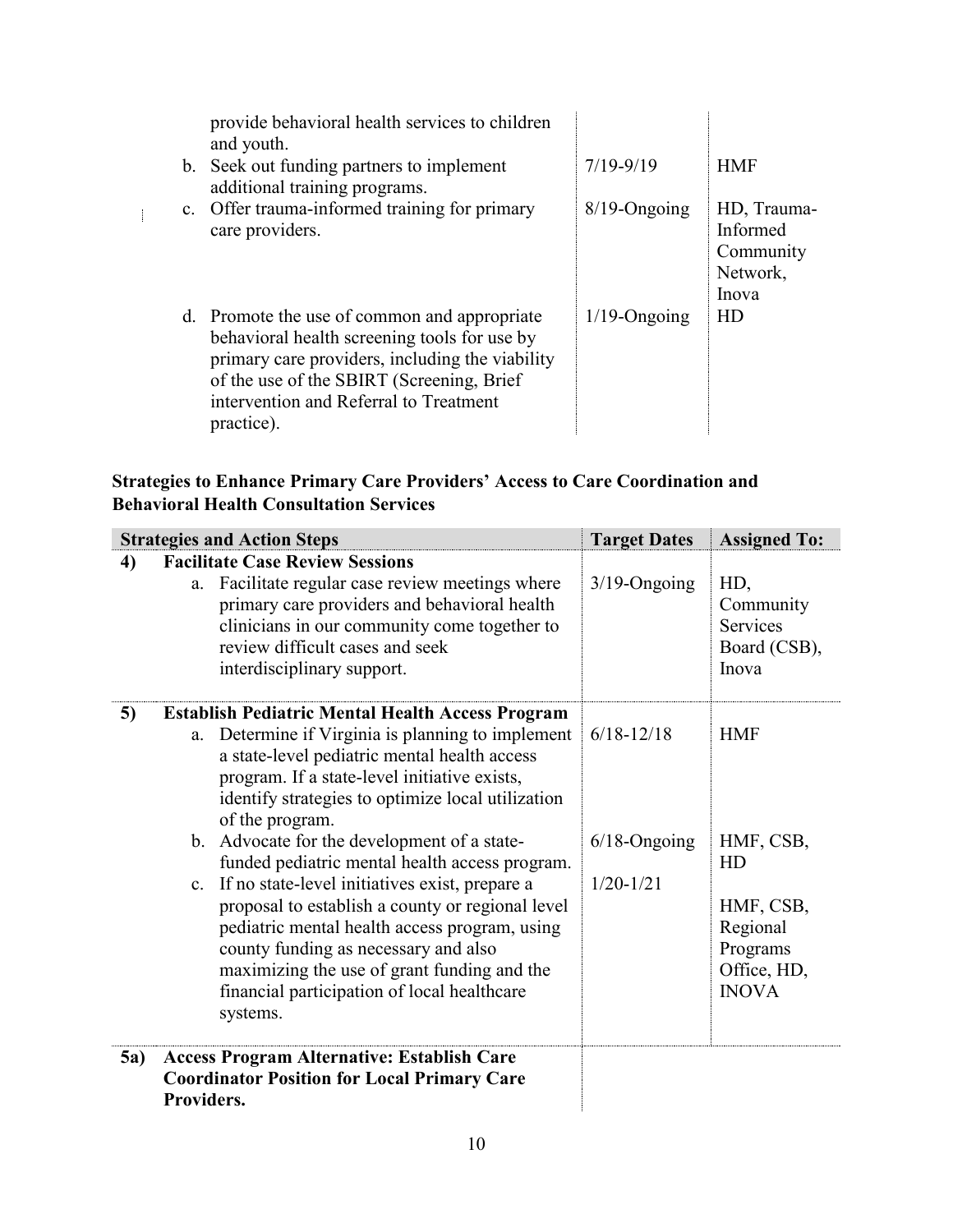|            | a.          | Explore capabilities within current county<br>government system for establishing a care<br>coordinator function.<br>b. Submit budget request for care coordinator.                                                                                                | $6/18 - 7/18$<br>$7/18 - 10/18$ | HMF, CSB<br>HMF, CSB   |
|------------|-------------|-------------------------------------------------------------------------------------------------------------------------------------------------------------------------------------------------------------------------------------------------------------------|---------------------------------|------------------------|
| <b>5b)</b> |             | <b>Access Program Alternative: Promote Behavioral</b>                                                                                                                                                                                                             |                                 |                        |
|            |             | <b>Health Consultation</b><br>a. Explore whether local behavioral health<br>providers have the ability to conduct telephone<br>consultations with primary care providers.<br>b. Submit budget request for telephone<br>consultations with primary care providers. | $6/18 - 7/18$<br>$7/18 - 10/18$ | <b>HMF</b><br>HMF, CSB |
|            | $c_{\cdot}$ | Support expansion of CR2 (mobile crisis<br>response) to respond to primary care providers.                                                                                                                                                                        | $7/18 - 10/18$                  | CSB                    |

#### **Strategies to Improve Information-Sharing Between Primary Care Providers, Behavioral Health Providers, and Schools**

|    |                  | <b>Strategies and Action Steps</b>                                                                                       | <b>Target Dates</b> | <b>Assigned To:</b>                               |
|----|------------------|--------------------------------------------------------------------------------------------------------------------------|---------------------|---------------------------------------------------|
| 6  |                  | <b>Standardize Methods of Sharing Discharge</b>                                                                          |                     |                                                   |
|    | <b>Summaries</b> |                                                                                                                          |                     |                                                   |
|    |                  | a. Meet with local inpatient and ambulatory                                                                              | $9/18 - 3/19$       | $CSA, CSB$ &                                      |
|    |                  | behavioral health programs to create strategies                                                                          |                     | HD                                                |
|    |                  | to improve discharge processes and ensure that                                                                           |                     |                                                   |
|    |                  | primary care providers receive discharge plans                                                                           |                     |                                                   |
|    |                  | of shared patients.                                                                                                      |                     |                                                   |
| 7) |                  | <b>Create a Multidisciplinary Work Group to Develop</b>                                                                  |                     |                                                   |
|    |                  | and Plan for the Disseminating of Best                                                                                   |                     |                                                   |
|    |                  | <b>Communication Practices Between Primary Care</b>                                                                      |                     |                                                   |
|    |                  | <b>Providers, Behavioral Health Providers, School</b>                                                                    |                     |                                                   |
|    |                  | <b>Staff and Families.</b>                                                                                               |                     |                                                   |
|    |                  | a. Create a work group made up of primary care<br>providers, behavioral health clinicians, school<br>staff and families. | $4/19 - 6/20$       | HMF, CSB,<br>HD, FCPS,<br>family<br>organizations |
|    |                  | b. The new work group will draft best practices<br>for clear inter-professional communication and                        | $7/19 - 12/20$      | HMF, CSB,<br>HD, FCPS,                            |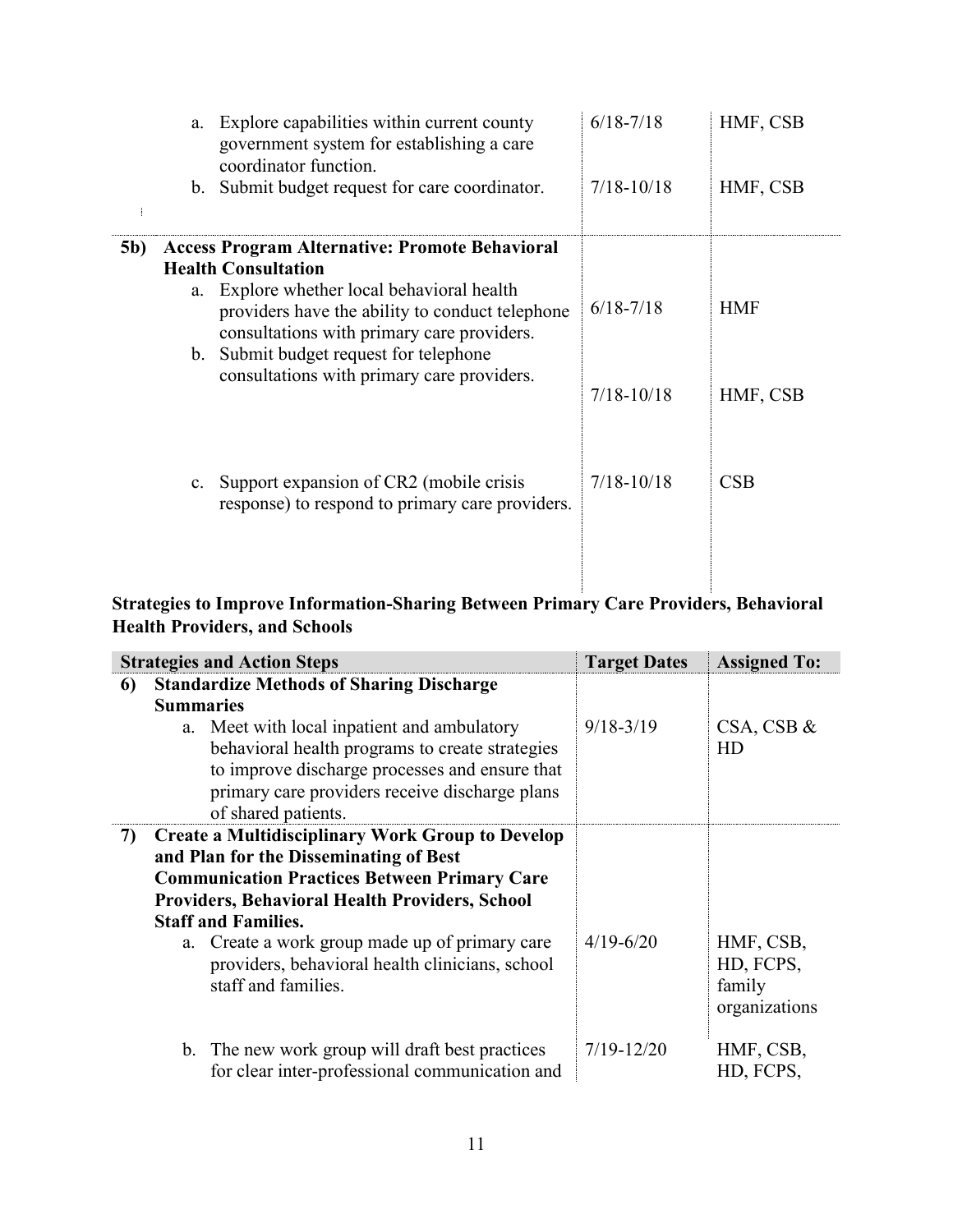|  | acquiring consent from children, youth, and      |                | family        |
|--|--------------------------------------------------|----------------|---------------|
|  | their parents/guardians.                         |                | organizations |
|  | c. The new work group will determine best        | $11/19 - 3/20$ | HMF, CSB,     |
|  | methods for disseminating and encouraging        |                | HD, FCPS,     |
|  | best practices and establish dissemination plan. |                | family        |
|  |                                                  |                | organizations |

#### **Strategies to Facilitate Integration of Behavioral Health Services in Primary Care Practices**

|           |    | <b>Strategies and Action Steps</b>                      | <b>Target Dates</b> | <b>Assigned To:</b>             |
|-----------|----|---------------------------------------------------------|---------------------|---------------------------------|
| 8)        |    | <b>Promote a Behavioral Health-Focused Education</b>    |                     |                                 |
|           |    | <b>Track for Nurse Practitioners</b>                    |                     |                                 |
|           |    | a. Encourage the development of a mental health         | $7/18 - 6/19$       | CSB & HD                        |
|           |    | program for local nurse practitioners at local          |                     |                                 |
|           |    | universities.                                           |                     |                                 |
| 9)        |    | <b>Support Expansion of GMU's Center for</b>            |                     |                                 |
|           |    | <b>Psychological Services Partnerships with Local</b>   |                     |                                 |
|           |    | <b>Pediatric Practices</b>                              |                     |                                 |
|           | a. | Meet with GMU Center for Psychological                  | $6/18 - 8/18$       | <b>HMF</b>                      |
|           |    | Services to discuss their partnership with a            |                     |                                 |
|           |    | local pediatric practice to assess opportunities        |                     |                                 |
|           |    | for expansion.                                          |                     |                                 |
| <b>10</b> |    | <b>Increase Insurance Participation</b>                 | $1/19 - 2/19$       | HMF to                          |
|           | a. | Standup the Blueprint workgroup dedicated to            |                     | facilitate an                   |
|           |    | improving insurance use and participation.              |                     |                                 |
|           |    |                                                         |                     | inter-agency,<br>public-private |
|           |    |                                                         |                     | workgroup                       |
|           |    | b. Advocate for recognition of the issue locally        | $1/19 - 12/19$      | HMF to                          |
|           |    | and at the state level.                                 |                     | facilitate an                   |
|           |    |                                                         |                     | inter-agency,                   |
|           |    |                                                         |                     | public-private                  |
|           |    |                                                         |                     | workgroup                       |
|           |    | c. Explore ways to increase insurance                   | $1/19 - 12/19$      | HMF to                          |
|           |    | participation for behavioral health services            |                     | facilitate an                   |
|           |    | with behavioral health and primary care                 |                     | inter-agency,                   |
|           |    | providers                                               |                     | public-private                  |
|           |    |                                                         |                     | workgroup                       |
|           |    |                                                         |                     |                                 |
|           |    |                                                         |                     |                                 |
|           |    |                                                         |                     |                                 |
| 11)       |    | <b>Facilitate a Dialogue Between Local Primary Care</b> |                     |                                 |
|           |    | <b>Providers, Behavioral Health Clinicians, Schools</b> |                     |                                 |
|           |    | and Families on Best Practices for Integration          |                     |                                 |